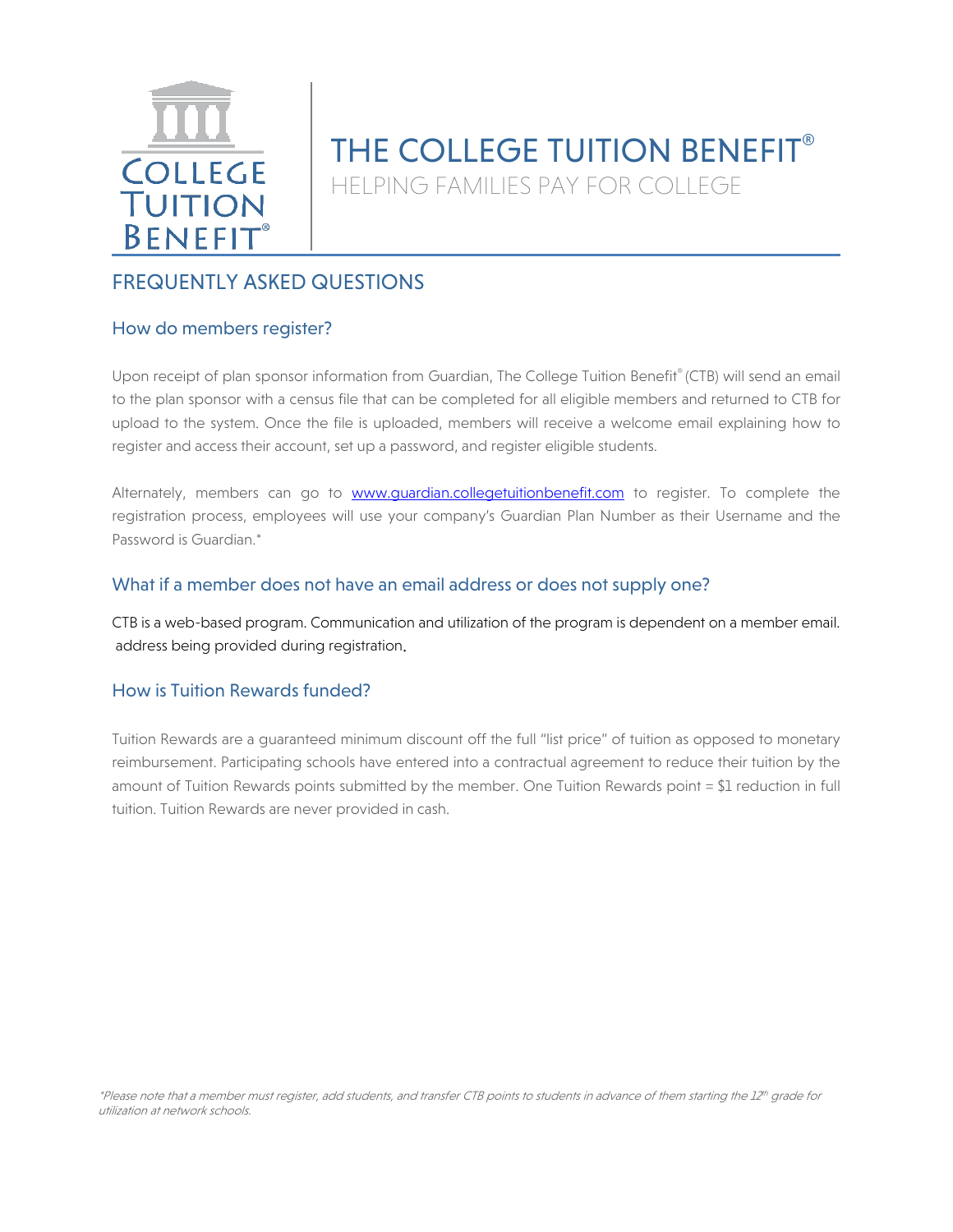

## Who can be register for Tuition Rewards by the member?

Members can register students who are part of their immediate or extended family - children, grandchildren, nieces, nephews, stepchildren and godchildren. Members are ineligible to utilize Tuition Rewards for their own education or toward the education of a spouse, partner or child who has already started 12<sup>th</sup> grade.

#### Are there any limit to the number of students a member can register?

There is no limit to the number of students a member can register. Members can register new students as needed. To do this they simply log in to their personal account by going to [www.guardian.collegetuitionbenefit.com](http://www.guardian.collegetuitionbenefit.com/) and selecting Log in to Your Existing Account, click-on "Add Student" and complete the necessary information.

## What is the maximum amount of Tuition Rewards members can use per child? ^

Tuition Rewards are "capped" at a maximum 25 percent discount, divided evenly over four years. Participating colleges honor the Tuition Rewards points submitted as a guaranteed minimum discount off the published price of tuition and Tuition Rewards may be combined with other financial aid. \*

## What are the member's responsibilities?

The member must register an eligible student before August 31 of the year they enter the 12th grade.

- Member Tuition Rewards are in the member's name until they are pledged to a sponsored student.
- Tuition Rewards must be pledged to a sponsored student before August 31 of the year the student enters 12th grade.
	- o Members will receive emails when a sponsored student enters the 11th grade reminding them to go into their account and pledge some or all of their Tuition Rewards.

To submit points to network schools as member must pledge the points within 10 days of a student's application to a network college.

• After logging into their CTB account a member must select the college(s) on the list to which the student has applied and follow the outlined steps. This process notifies the college of the student's Tuition Rewards points. (Tuition Rewards can be submitted to multiple colleges.)

^There are Member Tuition Rewards and Student Tuition Rewards.

- Member Tuition Rewards are in the member's account and can be used in any amount, for any sponsored student.
- Student Tuition Rewards (500 points awarded at the time the student is registered) can only be used by that student and are nontransferrable.

\*A handful of participating colleges are still operating under pre‐2004 contracts limiting the maximum reward to \$13,800‐\$15,600. An updated college list is available online when members log in to theiraccounts.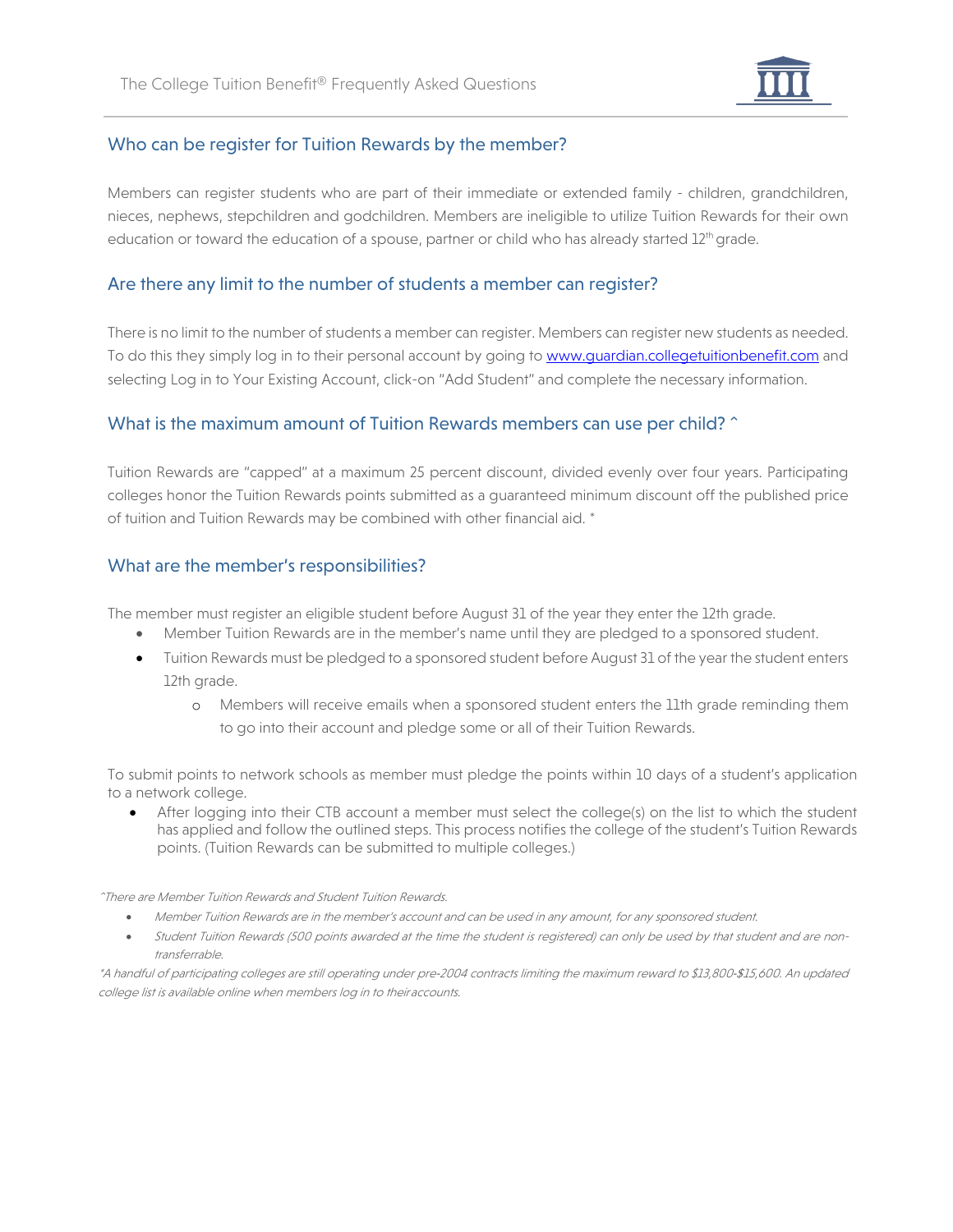

## What if a member pledges Tuition Rewards and the student doesn't use them or attends a non‐participating SAGE College?

On June 15 following 12th grade, a member can go into his or her account, retrieve the unused student Tuition Rewards points and put them back in their account to be used for another student.

## Are Tuition Rewards taxable?

No. IRS Publication 970, "Tax Benefits for Education," states, "You do not have to include a qualified tuition reduction in your income." Tuition Rewards are discounts and meet the qualified tuition reduction definition.

## What happens if a college stops participating before a student can use the Tuition Rewards at that college?

Even if a college stops participating in the SAGE Scholars network, the college is obligated to honor Tuition Rewards earned up to the date of withdrawal. The college does not have to honor Tuition Rewards points earned after their termination date.

## Do the colleges have any obligation to accept students with Tuition Rewards?

No. The colleges will observe their normal student acceptance policies.

## How do Tuition Rewards affect financial aid qualification?

Tuition Rewards are considered guaranteed minimum financial aid and all students are encouraged to apply for financial aid.

The following example shows how Tuition Rewards complement financial aid:

- Family has 20,000 Tuition Rewards points; because Tuition Rewards are divided evenly over four years, the student has earned a guaranteed minimum discount of \$5,000 per year.
- The student applies for financial aid at three of our participating schools.
	- o The first school awards \$10,000 per year in total aid
	- o The second awards \$4,000 per year
	- o The third awards no financial aid.
- Tuition Rewards impact on final financial aid:
	- o The first school has met its obligation of a \$5,000 per year discount.
	- o The second college will have to increase their award to at least \$5,000 per year.
	- o The third school will have to provide \$5,000 of financial aid.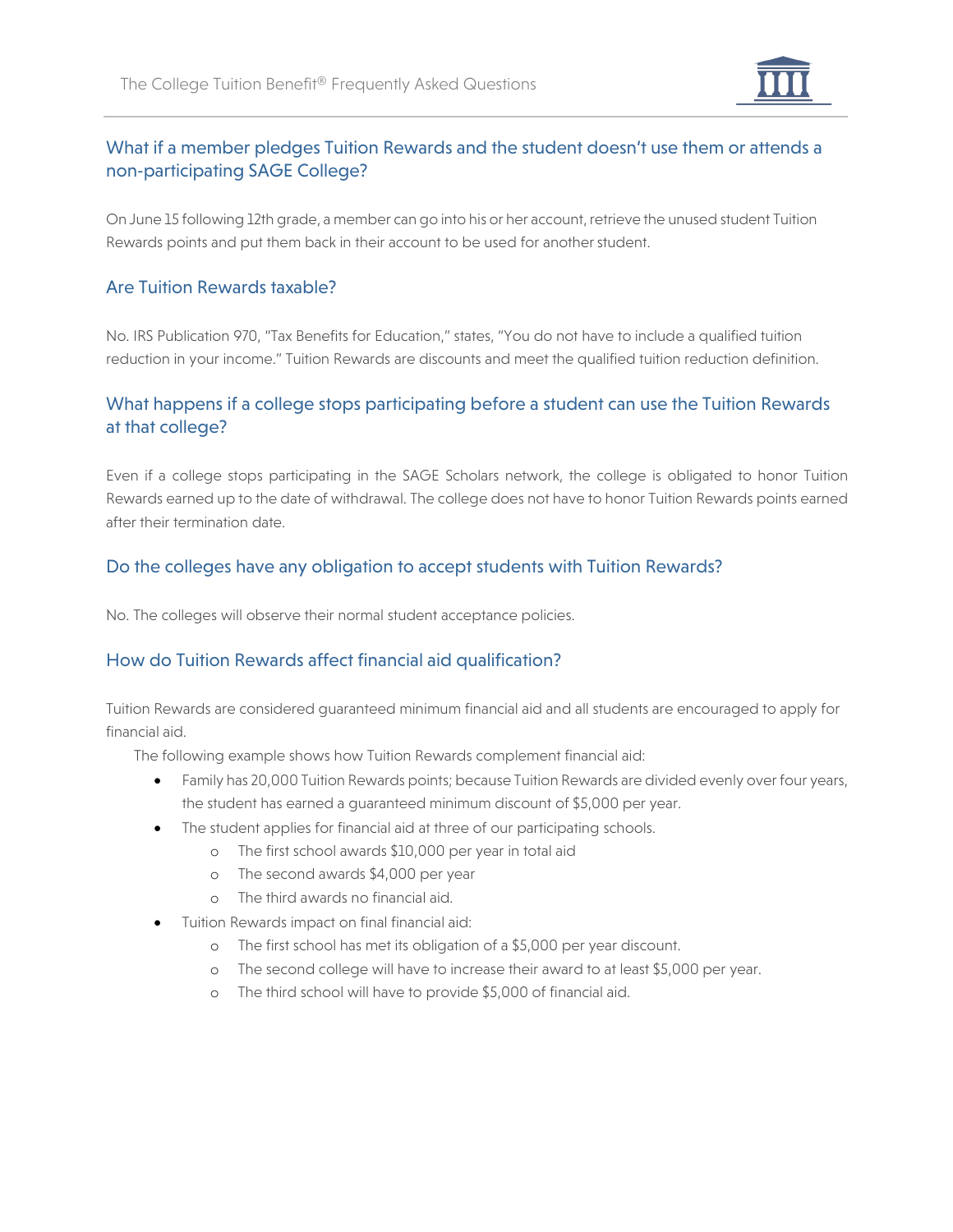

## What if a student is registered by more than one member?

Tuition Rewards points can be pooled together for the same student if the student is registered under both accounts. Tuition Rewards are "capped" at a maximum 25 percent discount, divided evenly over four years\*

#### What happens if or when a member leaves my organization or is terminated?

The member keeps the Tuition Rewards earned up to the last date of employment but will not earn any new Tuition Rewards points.

If the member is then employed by another plan sponsor and enrolled in qualifying lines of coverage, the member can merge their Tuition Rewards account through the new plan sponsor and continue accruing Tuition Rewards.

To merge account the member will need to contact CTB.

#### Who sees the names of sponsored students and what do they do with them?

CTB's privacy statement dictates that the only people who see the names of sponsored students are the colleges, starting when a student is in 9th grade, the colleges may view the names and may begin sending recruiting materials. The process mimics what most families experience in 11th grade when students take the SAT or ACT.

• Colleges never see the amount of Tuition Rewards a member or student has until the Tuition Rewards are pledged prior to 12th grade and then they will only see the Tuition Rewards pledged to that student.

#### Can Tuition Rewards be used for graduate school?

No. Tuition Rewards can only be used for full‐time, undergraduate education beginning with a student's freshman year.

## Can Tuition Rewards be used if a student transfers to a participating college?

The school to which the student transfers may choose to accept the Tuition Rewards, but there is no contractual obligation to honor the Tuition Rewards.

#### Do Tuition Rewards go with a member into retirement?

Yes, Tuition Rewards go with a member into retirement.

\*Please note that a member must register, add students, and transfer CTB points to students in advance of them starting the 12th grade for utilization at network schools.